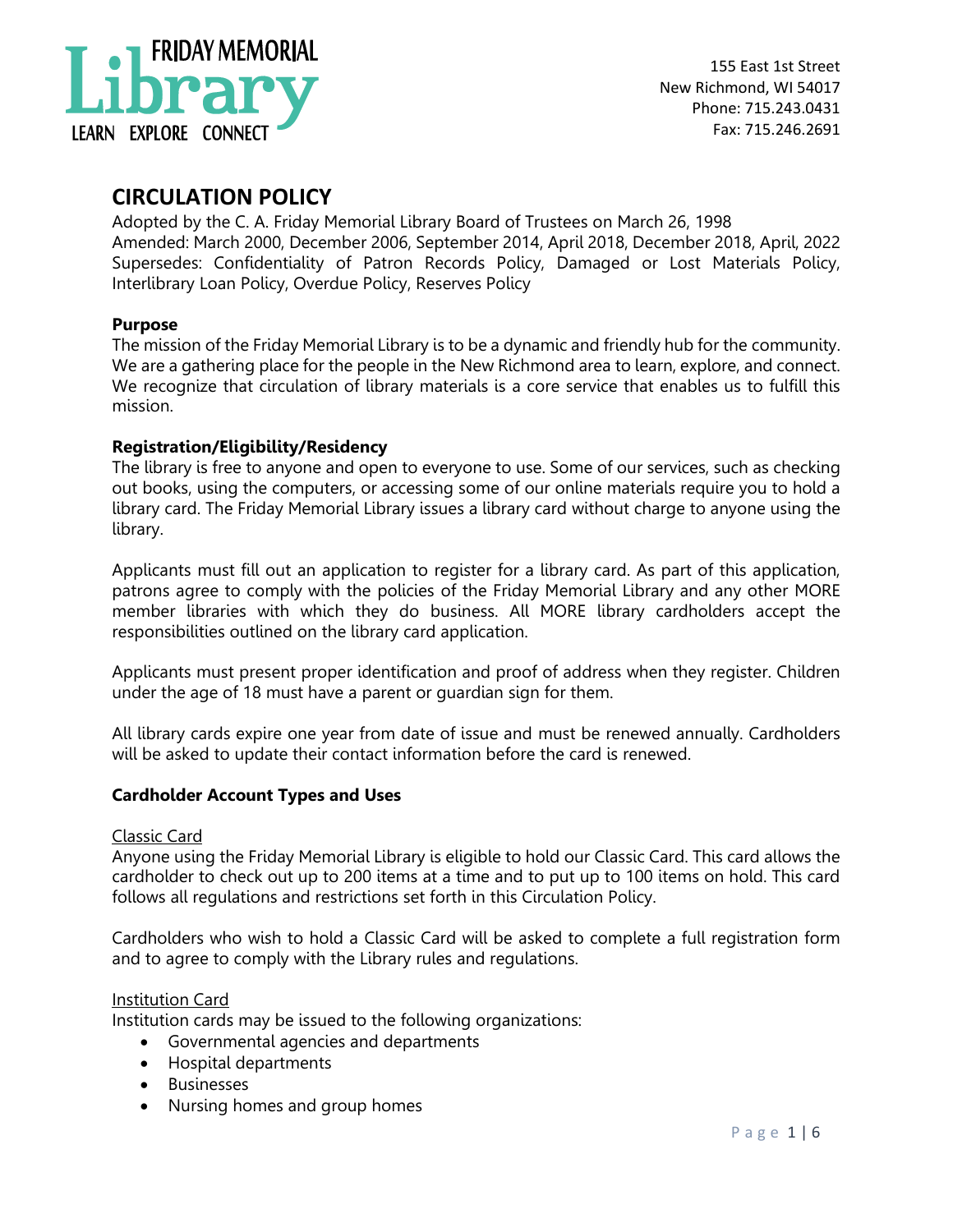

- Schools and classrooms, including homeschoolers
- Pre-schools and licensed daycare centers
- Professional offices and clinics
- Schools of Higher Education
- Religious institutions
- Service organizations
- Other as determined by the Director or their designee

Cards will be issued upon completion of an Institution Application form by a financially responsible officer of the institution, expressing the institution's acceptance of responsibility for all fines, fees, and charges, including charges for damaged or lost materials. The application must also designate a contact person within the organization for handling any library matters.

The same privileges and policies which apply to individual cardholders will also apply to institutional cardholders. The institution assumes responsibility for any library materials checked out on its card. The institution is responsible for ensuring authorized access to its card. The Library will not maintain a list of authorized users for an institution. The institution will notify the Library in the event their library card is lost or stolen.

Institutional Cards are not to be used by employees or instructors of an institution for their own personal purpose unrelated to their work or teaching. They are expected to apply for personal cards for those purposes.

The Institution Card confers all of the same benefits as the Classic Card, but also extends the due dates for items to be returned.

#### Transitory or Temporary Card

Transitory residents are persons who may not have a fixed permanent address or for other reasons may not qualify for a Classic Card. Temporary residents are persons whose permanent residence is outside the MORE system and who will be residing in the New Richmond area for a limited time.

Applicants must provide proof of a local residential address for their temporary residence. Applicants must also provide a driver's license or state identification card. The maximum number of items allowed on a transitory or temporary resident's card at any time is two (2). This limit may be increased at the discretion of the Director or their designee. Transitory or temporary residents may not check out interlibrary loans, WIFI Hotspots, Kits, or equipment. Persons not meeting these requirements will be considered for a library card on a case-by-case basis.

#### Online eCard

The MORE system offers eCards for patrons who are either unable to physically use the library or who may be interested in using only online resources. An eCard will allow access to digital materials only. An eCard can be upgraded to a Classic Card by completing the full registration process. Once upgraded, the card will allow full access to the library's materials and resources.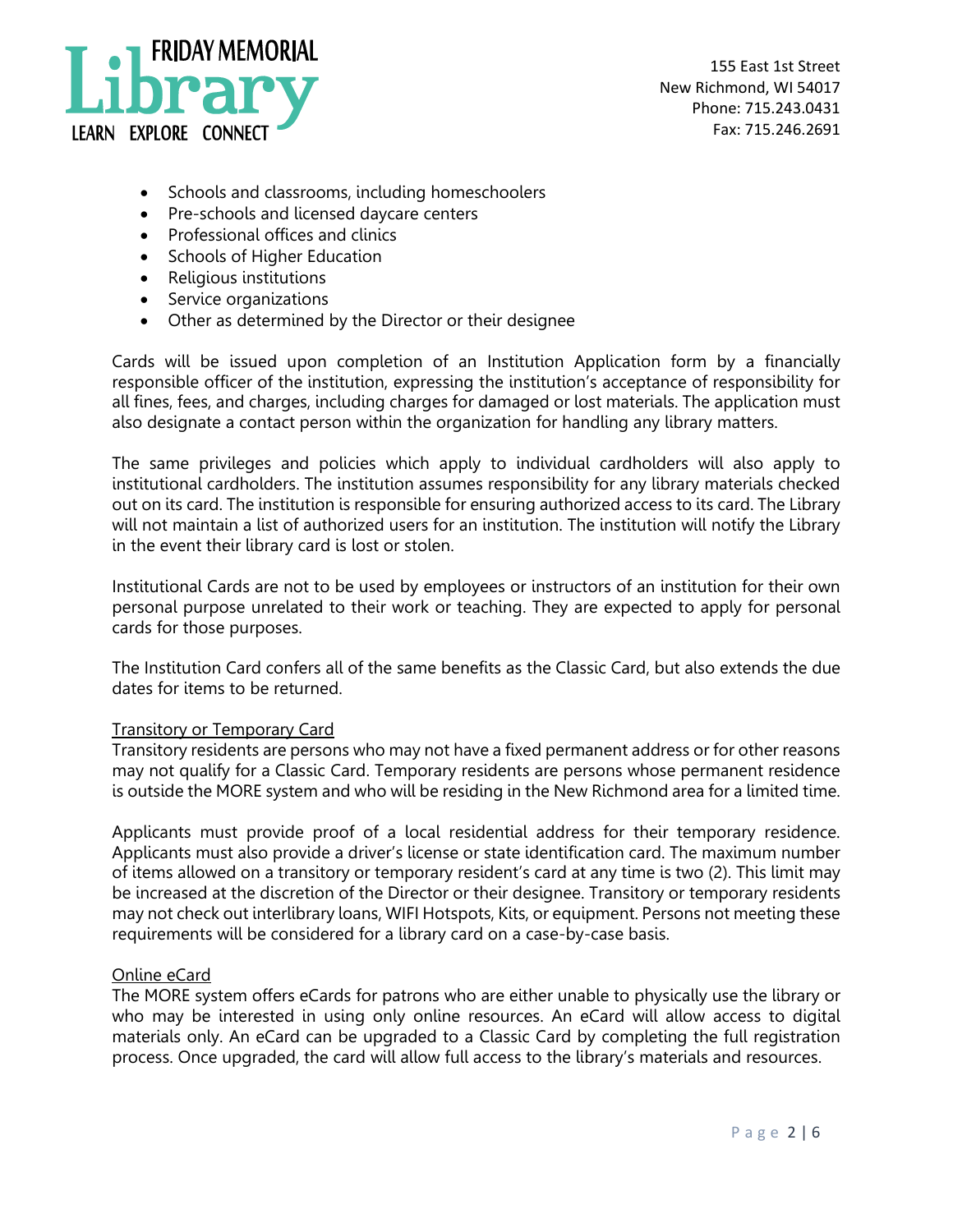

155 East 1st Street New Richmond, WI 54017 Phone: 715.243.0431 Fax: 715.246.2691

### Home Delivery Card

Patrons who are unable to come to the Library for any reason, whether they are temporarily incapacitated or need ongoing service, may qualify for a Home Delivery Card. This card type will require the cardholder to fill out a separate application form and agree to additional terms. Home Delivery Service may be limited due to volunteer availability. For more information, see our Home Delivery Policy and Application.

#### **Loss of Card**

If a patron loses their card, they should notify the Library as soon as possible. Patrons will be responsible for any materials checked out on their card prior to reporting it lost or stolen. A \$1.00 replacement fee may be charged for a new card. Stolen cards or cards worn out from repeated use will be replaced at no charge. Library staff may also choose to waive the \$1.00 replacement fee at their discretion.

#### **Confidentiality/Privacy/Retention of Records**

As described in Wisconsin State Statute §43.30, public library records and all circulation and other records that identify the names of library users, especially as they connect library users with material or services used, are confidential. Library records for individual users are for the sole purpose of protecting public property.

No library records shall be made available to the public, press, or governmental agency, except by such process, order, or subpoena authorized by federal, state, or local law. The Library Director will resist such process, order, or subpoena until there is a proper show of good cause. Any costs incurred by the library in any search of records shall be charged to the agency demanding such search.

Unless otherwise specified, records of circulation transactions are eliminated from the database upon completion of the transaction. A patron may log into their own MORE account and opt-in to retain their reading history from that point forward.

If approached to give information on library records, the requestor will be referred to the Library Director.

#### **Rights of Minors**

The library does not restrict any library patrons under the age of 18 to certain collections or areas of the library and library staff cannot serve in loco parentis. In accordance with the American Library Association's statement, "Free Access to Libraries for Minors" the library maintains that parents and/or legal guardians have the right and responsibility to restrict access of their children – and only their children – to library resources. Parents or guardians who wish their children not have access to certain materials should accompany or otherwise advise their children.

#### **Loan Periods and Late Fines**

Loan periods and fines on materials borrowed through the MORE consortium are determined by the lending library as determined by library staff. The Friday Memorial Library is a "Fines Free"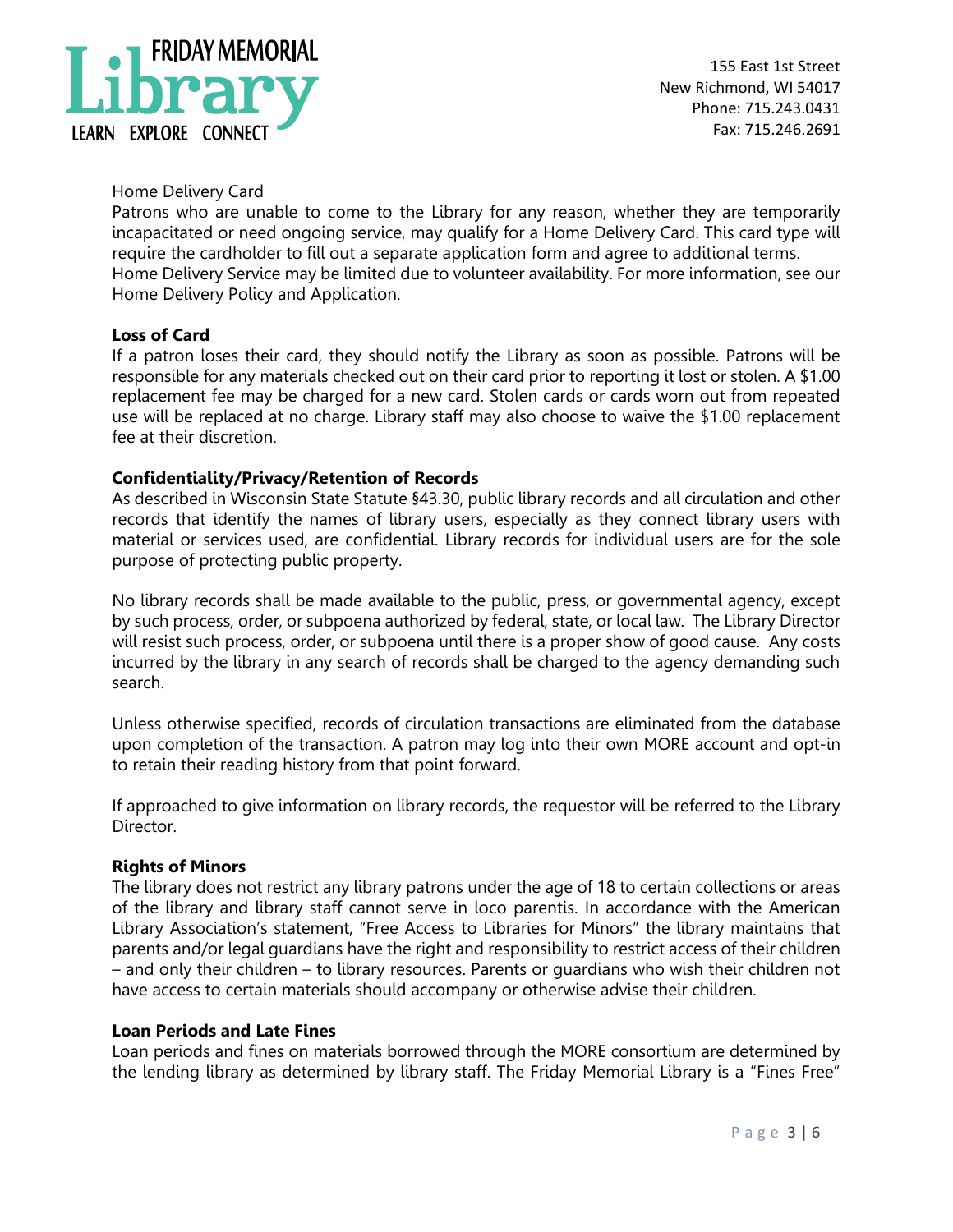

library. Most materials checked out at the Friday Memorial Library will not have any late fines attached to them as long as they are returned in good condition.

The check-out period listed in the table below are for items checked out at the Friday Memorial Library. Please note that renewals are not allowed on any item that has outstanding holds.

| <b>Material Type</b>          | <b>Loan Period</b> | Can it be<br>renewed? | <b>Fines?</b>               |
|-------------------------------|--------------------|-----------------------|-----------------------------|
| <b>Books</b>                  | 21 days            | Yes, twice            |                             |
| New Adult Fiction and         | 14 days            | Yes, twice            |                             |
| Non-Fiction Books             |                    |                       |                             |
| Lucky Day books               | 7 days             | No                    | \$.50 per day overdue fine  |
| Audiobooks                    | 21 days            | Yes, twice            |                             |
| Music CDs                     | 21 days            | Yes, twice            |                             |
| Magazines                     | 21 days            | Yes, twice            |                             |
| DVDs/Blu-Ray-                 | 7 days             | Yes, twice            |                             |
| Single Disc                   |                    |                       |                             |
| DVDs/Blu-Ray sets -           | 14 days            | Yes, twice            |                             |
| multi-disc                    |                    |                       |                             |
| Lucky Day DVDs                | 3 days             | N <sub>o</sub>        | \$1.00 per day overdue fine |
| Video games                   | 7 days             | Yes, twice            |                             |
| Kits (Kits, or any group      | Variable           | Variable              |                             |
| or collection of              | depending on       | depending on          |                             |
| materials)                    | the kit            | the kit               |                             |
| Launchpads                    | 7 days             | Yes, twice            |                             |
| <b>WIFI Hotspots</b>          | 14 days            | No                    | \$1.00 per day overdue fine |
| Projectors                    | Variable           | Yes                   | \$1.00 per day overdue fine |
| <b>Roku Streaming Devices</b> | 14 days            | No                    | \$1.00 per day overdue fine |
| Other equipment               | Variable           | Yes                   |                             |
| (screens, cassette player,    |                    |                       |                             |
| slide projector)              |                    |                       |                             |
| Interlibrary Loan Items       | Variable           | Variable              |                             |

# **Overdue Notices and Billing Cycles**

The following overdue notice schedule shall be followed apart from noted exceptions: First notice at 7 days after due date, second notice at 14 days after due date, and replacement bill at 28 days after due date.

Overdue fines will still be charged on high demand items in our collection.

- Lucky Day Books \$.50 per day
- Lucky Day Movies \$1.00 per day
- WIFI Hotspots \$1.00 per day
- Projectors \$1.00 per day
- Roku Devices \$1.00 per day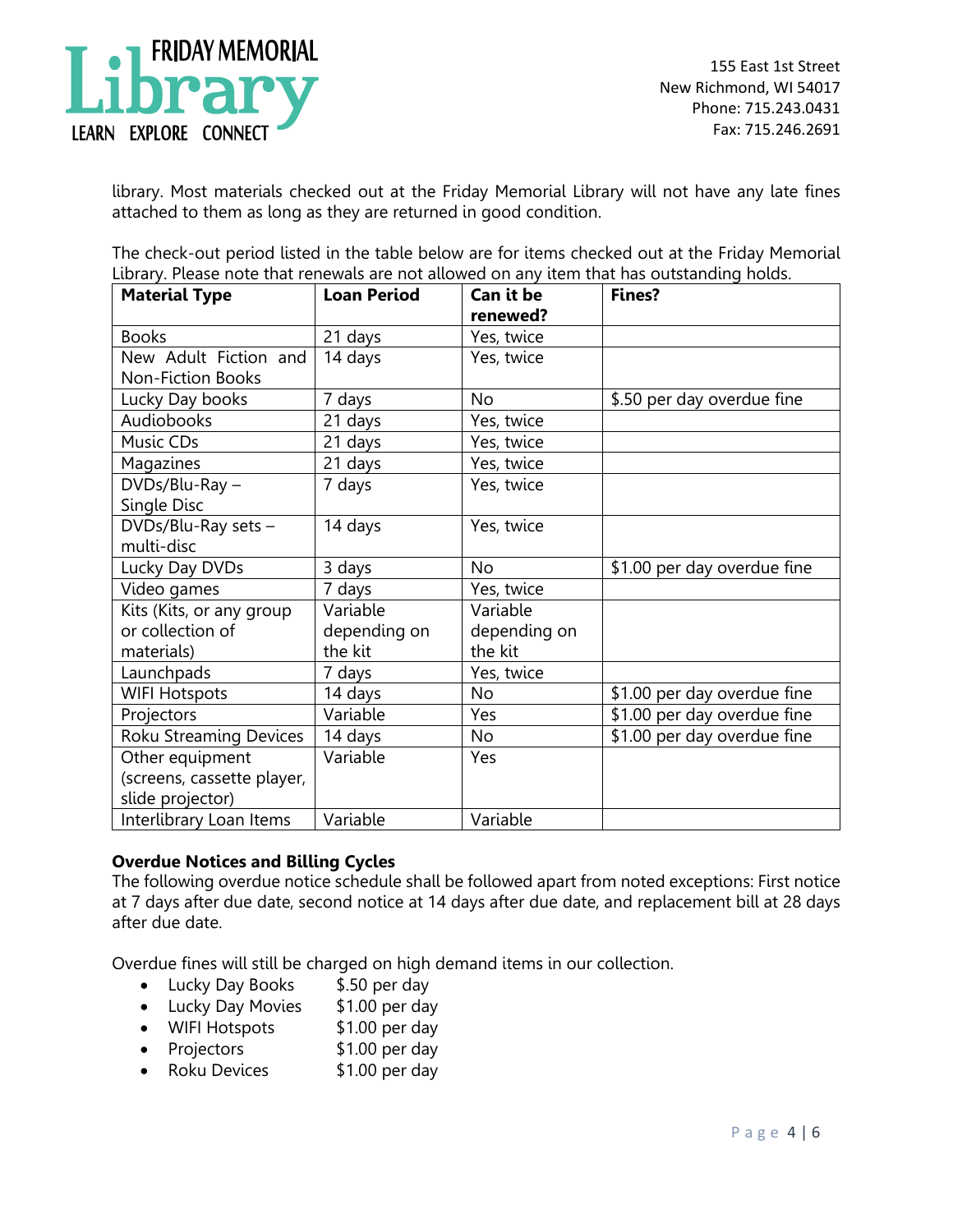

# **Other Fees**

The Library may charge fines or fees or recover costs for the following situations:

- 1. Lost library card replacement
- 2. Damaged items or items not returned
- 3. Incomplete items or missing pieces
- 4. Photocopies, prints, faxes, or document delivery

# **Loss of Materials**

Library items will be considered lost if they have not been returned within 28 days after their due date. If a library account accrues over \$150 dollars or 15 items, the library may choose to take action with a third party in order to recover losses.

If the library is trying to retrieve overdue materials or collect money owed, we may release information to a third party without a court order. Information released is limited to the person's name, contact information, amount owed, quantity of materials, and types of materials that are overdue.

#### **Damaged Items**

Charges for damaged items will be assessed and billed at the discretion of the library staff. Payment for lost, damaged or unreturned material does not guarantee that the library will repurchase an exact replacement.

Replacement items should be purchased by the Friday Memorial Library. Due to the nature and cost of processing, the library would prefer not to accept outside replacements, however some exceptions may be made on a case-by-case basis.

The Library will work with cardholders in cases of lost or damaged items. The Library may adjust fees or fines associated with library accounts.

# **Refunds**

The Library will refund the payment of a lost item if it is found and returned in good condition to the Library within 60 days of the payment. If a return is issued, a check will be processed by the City of New Richmond and sent by mail. No cash refunds will be given. Refunds for payments made for missing pieces or parts of a set will not be given.

# **Interlibrary Loan (ILL)**

Interlibrary Loan is a free service, giving access to library materials (both academic and public) that the MORE consortium does not own. The Library will not request Interlibrary Loan for items owned by the MORE consortium. Patrons are limited to five (5) requests a week. Library staff may make exceptions to these limits in special circumstances. The Library will not request the same title more than three times for a single patron. Circulation rules, including loan periods and use of materials, are set by the lending library. If material is lost or damaged, the patron is responsible for the cost of the material, and any processing fees charged by the lending library.

Interlibrary loan privileges may be suspended for failure to comply with the conditions of a loan.